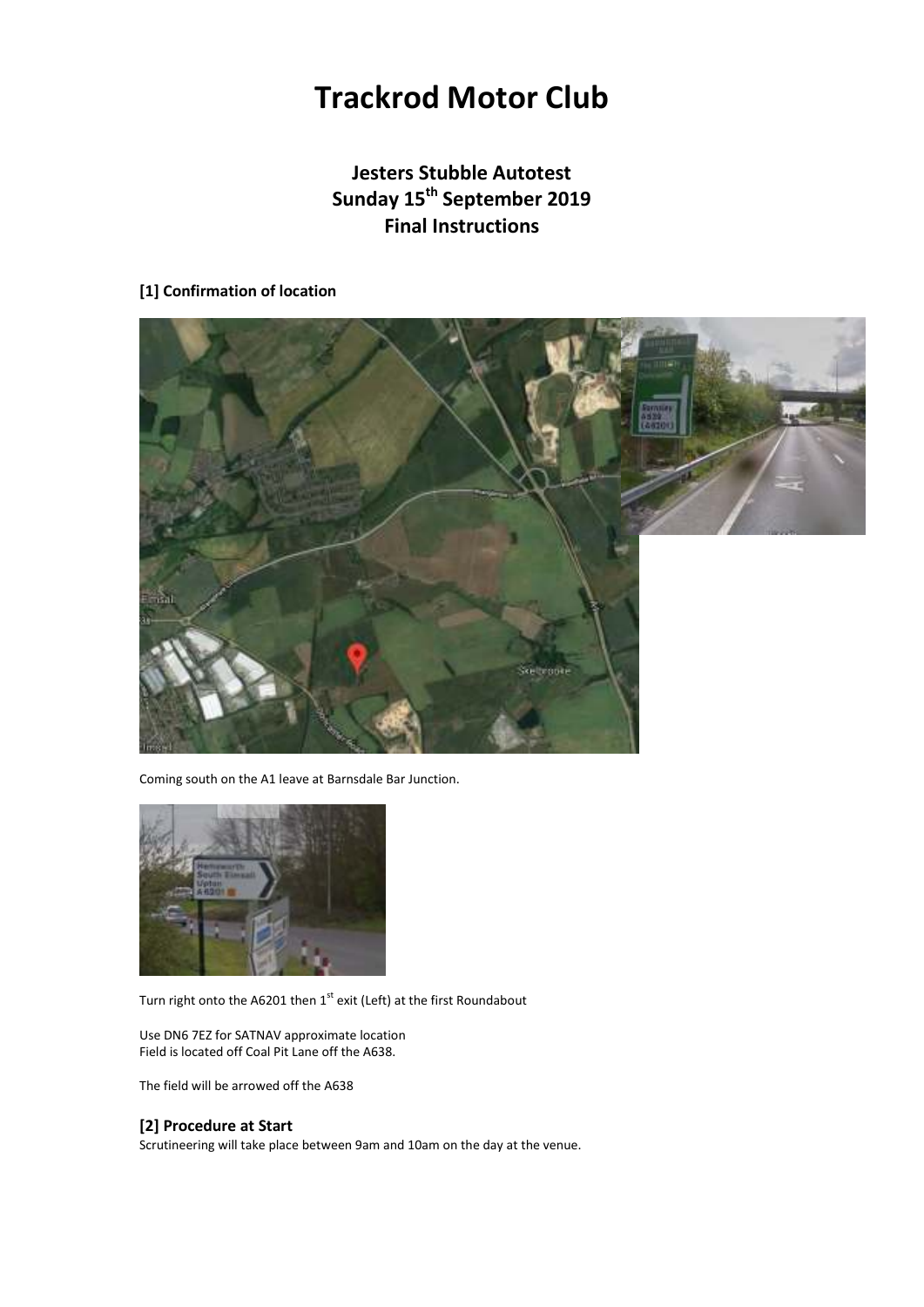# **[3] Entries**

Entries close at 9.25 and it expected that all cars are presented at scruntineering before close at 10am

# **[4] Amend Supplementary Regulations as follows:**

| SR4 | Club Safeguarding Officer<br>Club Steward<br><b>Results</b> | add Andy Turnbull<br>add Richard Ineson<br>add David Thompson |
|-----|-------------------------------------------------------------|---------------------------------------------------------------|
| SR6 | Eligibility $\dot{}$                                        | Delete duplicate York MC<br>add Huddersfield MC               |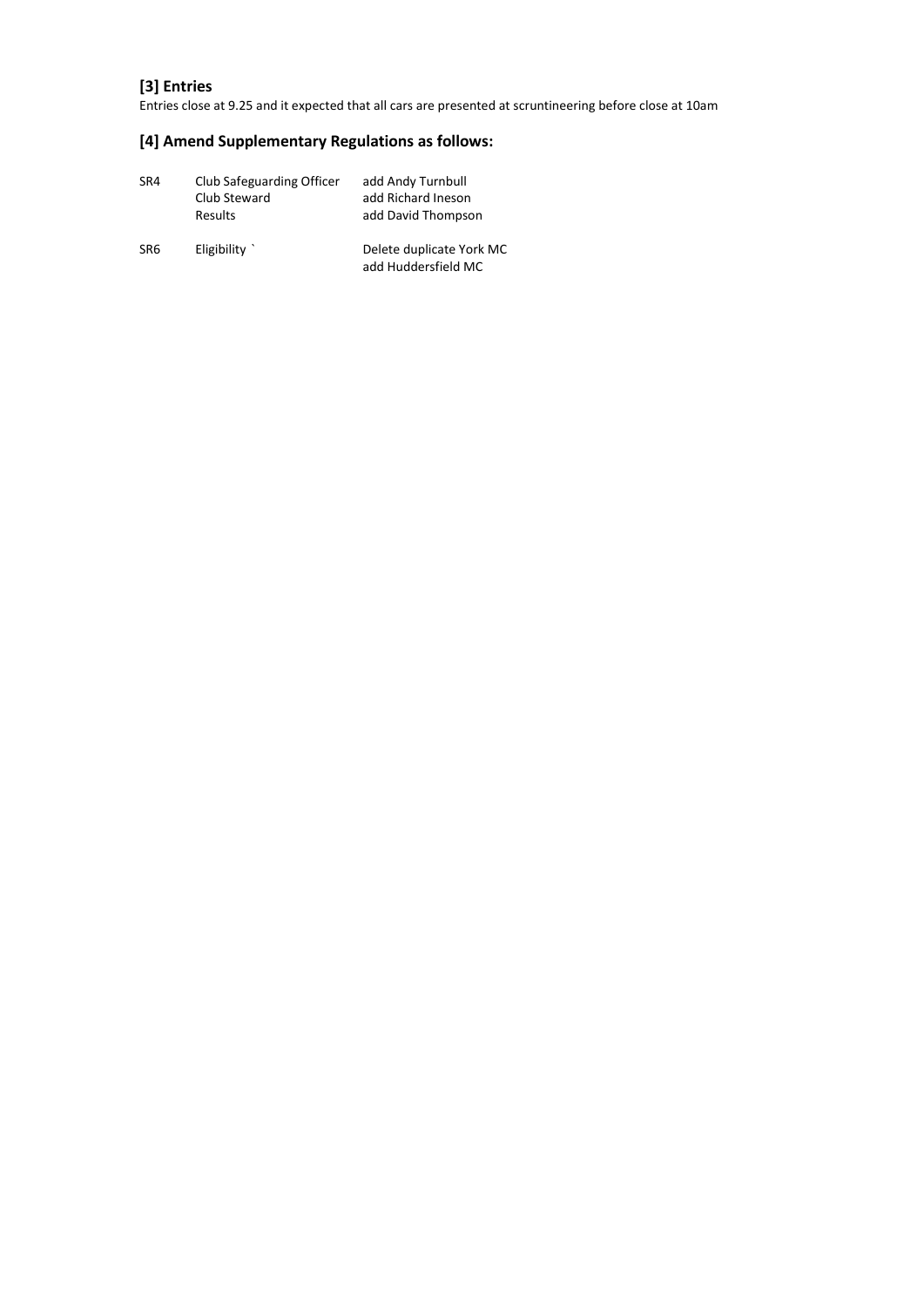## **[9] Identification**

Competitors will be issued with start numbers to be clearly displayed on the vehicle, preferably in the rear side windows where available, vehicles with multiple drivers will be issued with multiple start numbers, Competitors may be asked to give priority to those vehicles with multiple drivers to aid the smooth running of the event.

#### **[10] Classes will be as shown below.**

- A. Front wheel drive upto 1300cc
- B. Front wheel drive over 1300cc
- C. Specials
- D. Rear wheel drive
- E. 4 wheel drive

Any other category of vehicle will be entered into the nearest class, to be determined by the organisers. The organisers reserve the right to modify classes subject to the number of entries and types of vehicles entered.

#### **[11] Awards**

Awards may be presented for 1<sup>st</sup> overall, First in Class, Best Novice. No competitor may win more than one award. Awards may be added/modified on the day dependant of number of entrants

#### **[12] General**

- A. No practice will be allowed.
- B. Vehicles do not need to be taxed or MOT'd as the whole of the event is on private land.
- C. Each driver will be allowed one attempt at each test to count for the results.
- D. The entry may be split into groups starting at different tests.
- E. Competitors will be identified by supplied scorecards.
- F. Some markers may be less than one meter in height.
- G. Details of the tests will be issued on the day.
- H. Walking of the tests will be at the discretion of the organisers on the day to ensure a smooth running of the event
- I. Entries will be selected in order of receipt by the entries secretary.
- J. The organisers recommend that in the interest of driver safety seat belts are worn by drivers when they are competing.
- K. TYRES; Please refer to MSA Blue Book Autotest section M 4.7 and section L, stating, tyres from list 1b or 1c are not permitted. The simpler version of this is only summer type tyres will be allowed to be used, no winter type tyres or cut tyres this makes it an even playing field for all. This will be checked at the start of the event if your vehicle is non compliant you will not be allowed to enter with those tyres.
- I. The finish of all tests will be stop astride.
- J. It is not anticipated that there will be any catering at the venue
- K. Spill kits must be provided by the competitor

## **[13] Scoring**

Marking and penalties will be as printed in M 8.2, M 8.3 and Table M.7

## **[14] Results**

Results will be published at the venue as soon as possible after the event and made available on-line and electronically thereafter.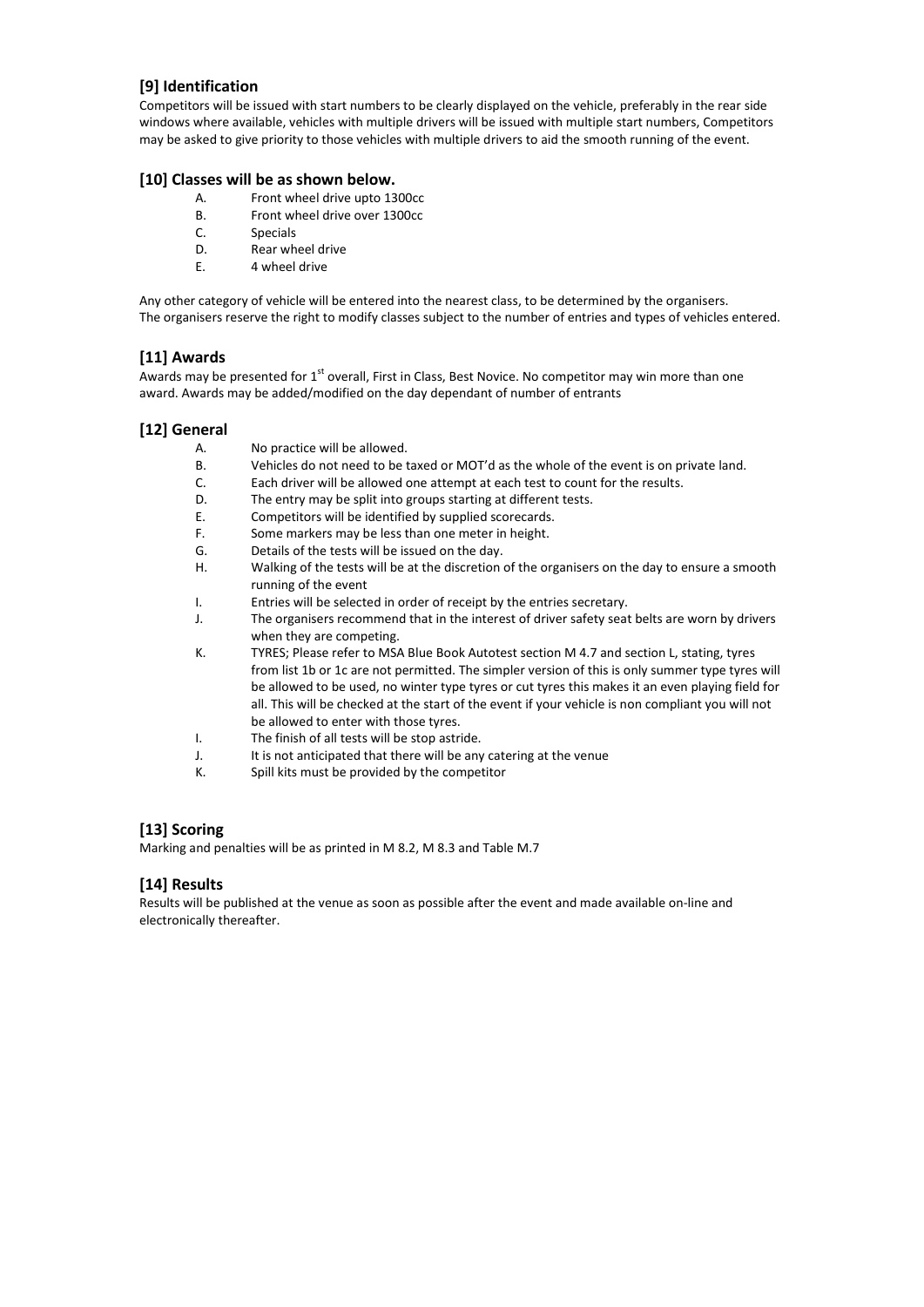# **Trackrod Motor Club Ltd**

# **Jesters Autotest – Entry Form**

# **Sunday 15th September 2019**

This form to be used for postal / cheque entries only

Completed entry forms accompanied by the appropriate entry fee should be sent to:

# **Katy Sherburn, , 111 Kingsway, Pontefract, WF8 1JN, Mobile 07766 750126 (Before 9pm)**

| <b>Drivers Name</b>                                                                 |        |    |                   |      |
|-------------------------------------------------------------------------------------|--------|----|-------------------|------|
| Address                                                                             |        |    |                   |      |
| Town                                                                                |        |    | County            |      |
| Postcode                                                                            |        |    |                   |      |
| <b>Telephone Number</b>                                                             |        |    | Email             |      |
| <b>Email Address</b>                                                                |        |    |                   |      |
|                                                                                     |        |    |                   |      |
| Do you hold, or have you ever held a valid Road Traffic Act driving licence? Yes/No |        |    |                   |      |
| Status Expert / Novice                                                              |        |    |                   |      |
| I am a fully paid up member of                                                      |        |    |                   | Club |
|                                                                                     |        |    |                   |      |
| Make of Vehicle                                                                     |        |    | Model             |      |
| Engine capacity                                                                     |        | cc | <b>Reg Number</b> |      |
| Class                                                                               |        |    |                   |      |
|                                                                                     |        |    |                   |      |
| <b>Entry Fee</b>                                                                    | £15.00 |    |                   |      |

I declare that I have been given the opportunity to read the General Regulations of the Motor Sports Association and, if any, the Supplementary Regulations for this event and agree to be bound by them. I declare that I am physically and mentally fit to take part in the event and I am competent to do so. I acknowledge that I understand the nature and type of the competition and the potential risk inherent with motor sport and agree to accept that risk. I understand that motorsport can be dangerous and accidents causing death, injury, disability and property damage can and do happen. I understand that these risks may give rise to my suffering personal injury or other loss and I acknowledge and accept these risks. In consideration of the acceptance of this entry I agree that neither any one of or any combination of the MSA and its associated clubs, the organisers, the track owners or other occupiers, the promoters and their respective officers, servants, representatives and agents (the "Parties") shall have any liability for loss or damage which may be sustained or incurred by me as a result of participation in the Event including but not limited to damage to property, economic loss, consequential loss or financial loss howsoever caused.